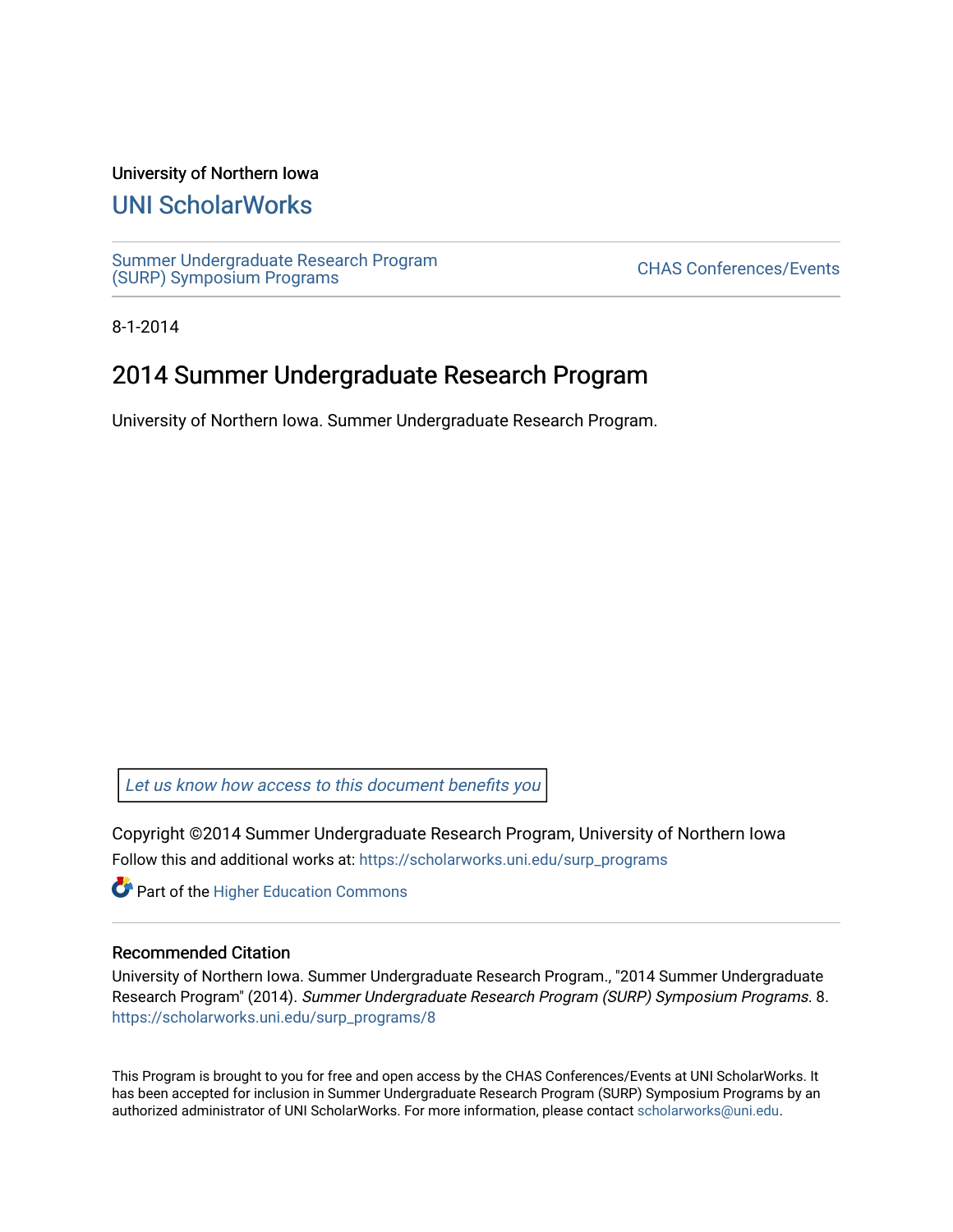AS COLLEGE OF HUMANITIES. **University of Northern Iowa** 



# 2014 **SUMMER** UNDERGRADUATE RESEARCH SYMPOSIUM

featuring guest speaker

DR. MICHELLE HEALY STOFFEL

**University of Kansas Medical Center** 

**FROM A SUMMER OF RESEARCH** TO A LIFETIME OF LEARNING:

How My UNI Experience Inspired Pursuit of a Career as a Physician-Scientist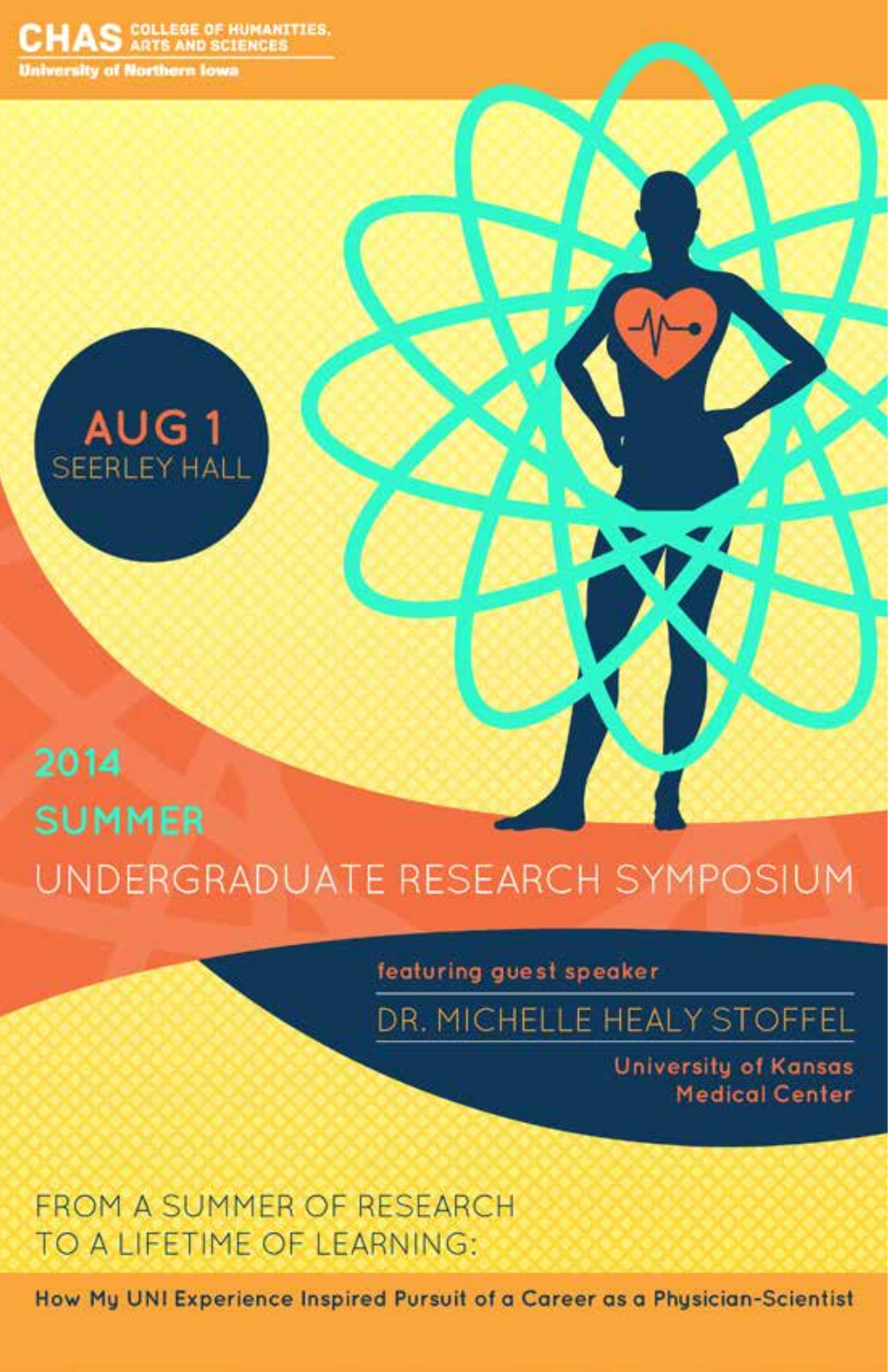## A MESSAGE FROM DR. JOEL HAACK **Dean, College of Humanities, Arts and Sciences**

### There is no substitute for undergraduate research in any undergraduate science major.

In the College of Humanities, Arts and Sciences at the University of Northern Iowa, we encourage undergraduate students to pursue research. Our faculty members are both interested and eager to work with students. In the traditional classroom-based curriculum, there is nothing quite equivalent to these research opportunities. In many classes, students learn the results of scientific disciplines, but have little opportunity to do science themselves. In other classes, instructors have carefully planned assignments to give their students some sense of what it means to do science, to participate in the disciplinary community, but these projects typically have a fixed time frame, often do not begin with questions the students have generated, and may present only limited opportunities to share what is learned with their disciplinary community. Only in a full-scale research opportunity are students able to experience the entire scientific process.

Here at UNI, students experience the entire process of research as it typically occurs—ask a question or formulate a project, apply for support for the funds required to pursue the project, carry out the research, then make a public presentation of the results. I congratulate all those involved with this celebration of the hard work, and of the joy, of doing science.

(Adapted from a column in the American Journal of Undergraduate Research, June 2007.)

### **11:00 AM**

### **WELCOME**

### **Dr. Joel Haack**

Dean, College of Humanities, Arts and Sciences Seerley 115

## **11:15 AM**

### **KEYNOTE**

**Dr. Michelle Healy-Stoffel** University of Kansas Medical Center "From a Summer of Research to a Lifetime of Learning: How My UNI Experience Inspired Pursuit of a Career as a Physician-Scientist"

Dr. Michelle Healy Stoffel graduated from UNI in 2004. She is in the MD/PhD program at the University of Kansas Medical Center.

## **12-1:30 PM**

**EXHIBIT OF POSTERS LUNCH** Seerley Great Reading Room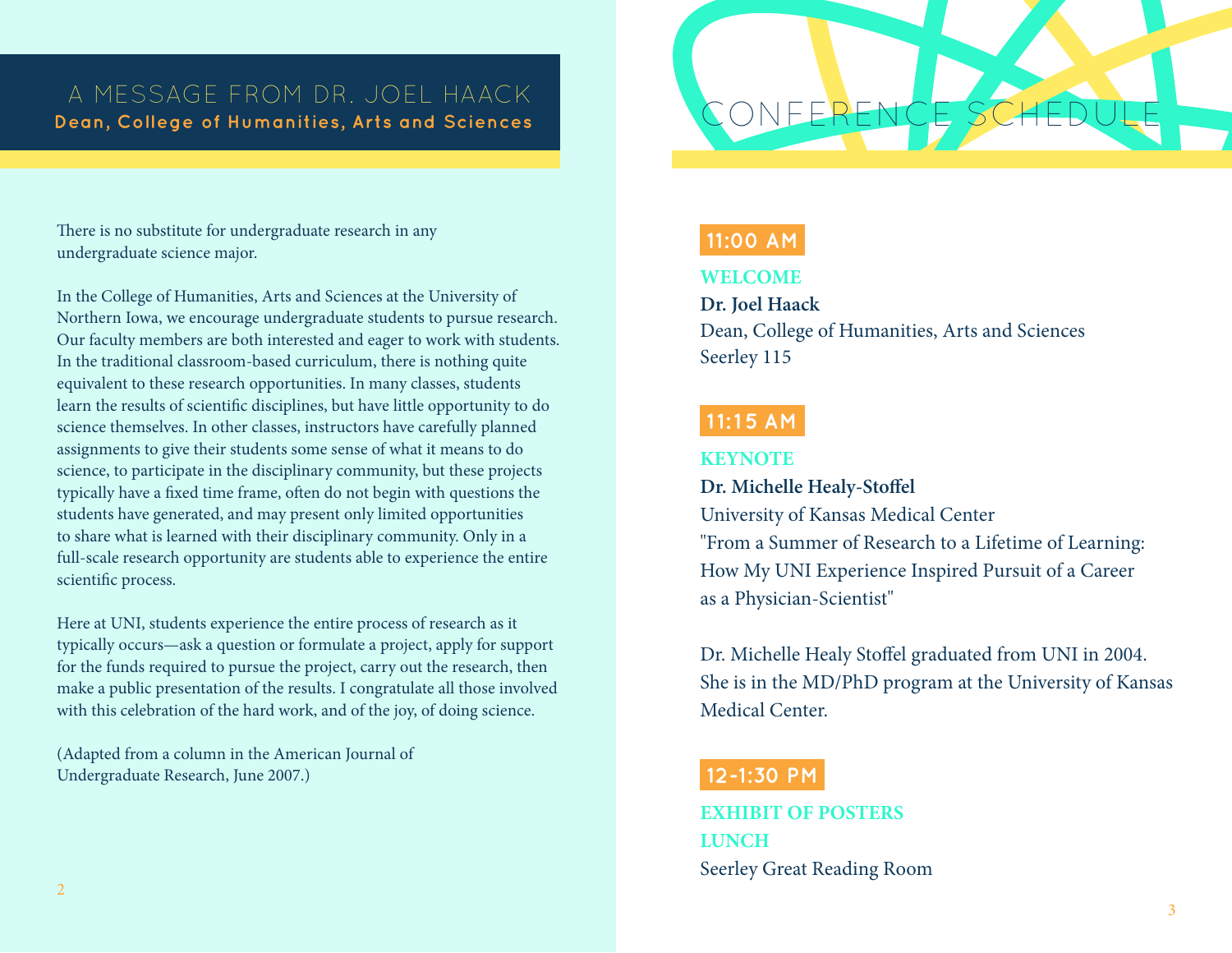### **Alex P. Meirick** and Dr. Marek K. Sliwinski (Biology) *Analysis of Archaea that Inhabit Soil Particles of Varying Size*

**Allison Dreyer,** Dr. Carl Thurman and Dr. Peter Berendzen (Biology) **Funded by the Myrna and Gary Floyd Undergraduate Research Assistantship** *Who's Your Crawdaddy? Genetic Identification of Crayfish Species of the Cedar River Basin*

**Brittnie Dotson** and Dr.Kavita Dhanwada (Biology) *Cell Cycle Distribution of HepG2 Cells Exposed to Atrazine Metabolites DEA and DIA*

**Celeste Underriner** and Dr. Darrell Wiens (Biology) **Funded by the Myrna and Gary Floyd Undergraduate Research Assistantship** *Graded Response of Dorsal Root Ganglion Neurons to Increasing Concentrations of Folic Acid*

**Elizabeth A. McCulloch,** Dr. Kavita R. Dhanwada (Biology), and Dr. Martin Chin (Chemistry and Biochemistry) **Funded by the Dr. Robert and Brenda Good Undergraduate Research Fellowship in Biology** *Effect of Cp2Ru2(bipy)2(DMSO)2 on Growth of Human Liver Cells*

**Hallie Kuchera** and Dr. Kenneth Elgersma (Biology) *The Significance of a Significant P-Value: Does Sample Size Change P-Value Interpretation?*

**Haley Stevens,** Dr. Peter Berendzen and Dr. Carl Thurman (Biology) *Do Crayfish from the Same Location have Identical Patterns of Daily Activity?*

## **Participants** & **Poster Locations Participants** & **Poster Locations**

**Jade A. Simpson,** Dr. Kavita R. Dhanwada (Biology), and Dr. Nalin Goonesekere (Chemistry and Biochemistry) *Analysis of Protein Expression in Human Tumor Cell Lines as Potential Biomarkers for Pancreatic Cancer*

**Libby Torresani,** Stephanie Pappe, and Dr. Mark Myers (Biology) *Grassland Bird Nest Survival in Perennial Agroenergy Crops*

**Mauricio Leon\*,** Allison Dreyer, Jeremy Corbett\*, Audrey Cooper\*, Haley Stevens, Leander Scott\*, Dr. Carl Thurman, Dr. David McCullough\*, Dr. Peter Berendzen, and Dr. Eric Merten\* (Biology) *Distribution and Ecology of Crayfish within the Upper Cedar and Middle Wapsipinicon River Drainages of NE Iowa*  \*Wartburg College

**Peter Ickes** and Dr. Kenneth Elgersma (Biology) *The Effectiveness of Burning, Mowing, and Herbicide Application in Managing Invasive Cattail Spread and Growth*

Sigrid Walter and Dr. Darrell Wiens (Biology) *Effects of Valproic Acid on Embryonic Neural Development*

**Stephanie Paape,** Libby Torresani and Dr. Mark Myers (Biology) *Ground Beetle Abundance in Switchgrass and Prairie Agroenergy Crops*

Zachary Kockler, Jordan Koos and Dr. Mark Sherrard (Biology) *Plant Nitrogen Use in Bioenergy Feedstocks*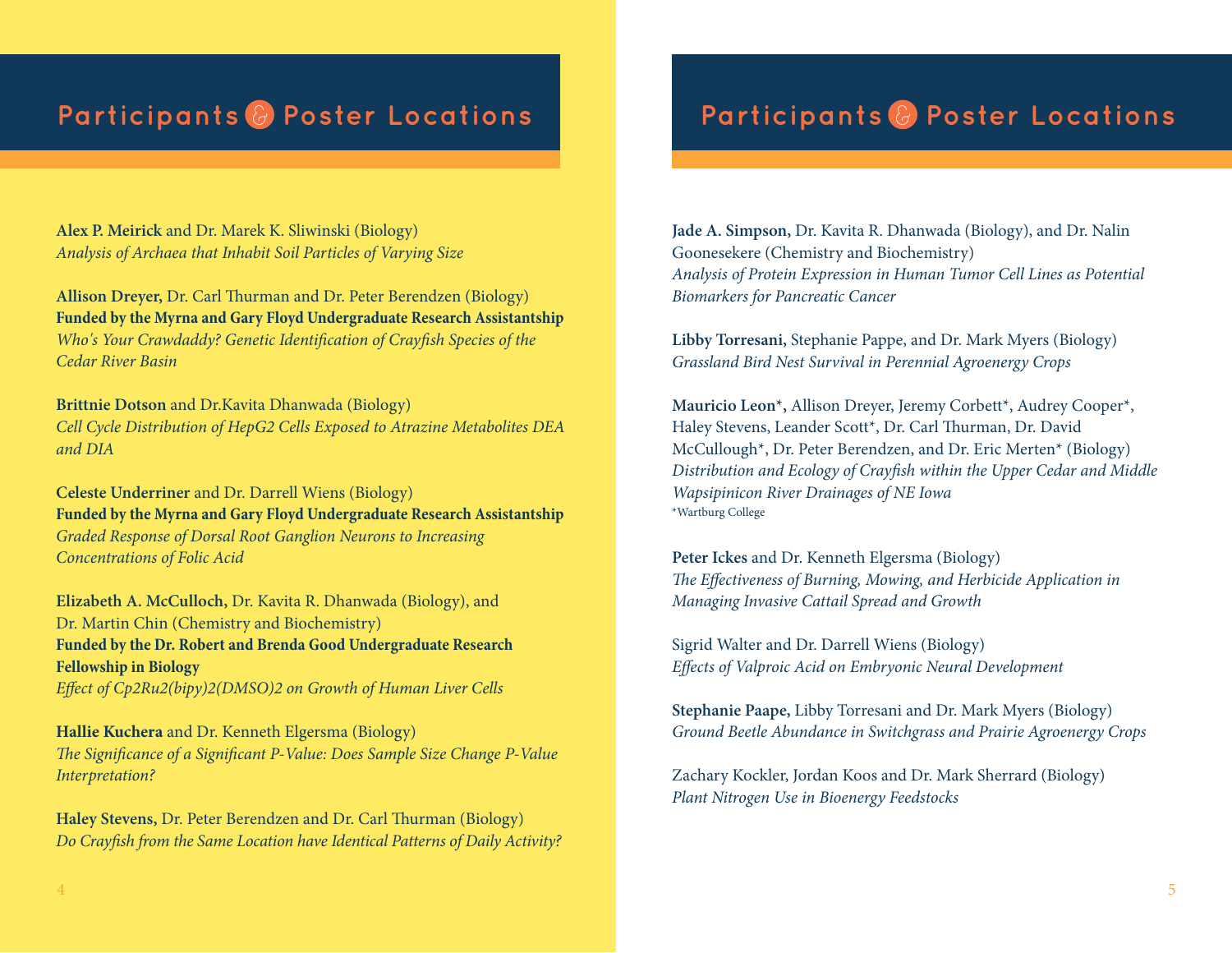## **Participants** & **Poster Locations Participants** & **Poster Locations**

**Alex Smith,** Dr. Nalin Goonesekere (Chemistry and Biochemistry), and Dr. Kavita Dhanwada (Biology) *Evaluating the Expression Levels of Four Putative Biomarkers in a Panel of Pancreatic Cancer Cell Lines by qPCR*

**Allison Wold,** Sarah Eikenberry, and Dr. Melisa M. Cherney (Chemistry and Biochemistry) *Probing the Identity of the Distal Heme Ligand in Cys80 Variants of Iso-1-cytochrome c*

**Angela Schmitt,** Dr. Joshua Sebree, and Quentin Pavic (Chemistry and Biochemistry) *Understanding Titan's Surface Chemistry through Laboratory Simulations, Part 1: Engineering and Automation*

**Katie Fay,** Dr. Kavita R. Dhanwada (Biology), and Dr. Martin R. Chin (Chemistry and Biochemistry) *Growth Effects of Cp2Ru2(phen)2 on Human Cells*

**Kylene Carlson** and Dr. Colin Weeks (Chemistry and Biochemistry) *Molecular Sponges: Crystals and their Liquid Sorption Properties*

**Madeline Hartman** and Dr. Sarah Boesdorfer (Chemistry and Biochemistry) *The Effects of Engineering Experiences on Preservice and In-service Teachers*

**Miki Freese,** Sean Steinke, and Dr. Eric Peterson (Chemistry and Biochemistry) *Modulation of Protein Stability Using Hofmeister Ions:The Folding Pathway of Urea-denatured Cytochrome c* 

**Quentin Pavic,** Dr. Joshua Sebree, and Angela Schmitt (Chemistry and Biochemistry) *Understanding Titan's Surface Chemistry Through Laboratory Simulations, Part 2: Synthesis and Analysis*

**Rachel Kunst** and Dr. Jeff Elbert (Chemistry and Biochemistry) *Synthesis of Organic Derivatives to Demonstrate Localized Drug Delivery*

**Raphaël Durand, Alyssa Johnson** and Dr. Martin Chin (Chemistry and Biochemistry) *Synthesis and Reactivity of Diruthenium Dihydride Complexes*

**Robin Livermore** and Dr. Sarah Boesdorfer (Chemistry and Biochemistry) *Impact of Cost on Chemistry Laboratory Teaching Practices*

**Sarah Eikenberry,** Allison Wold, and Dr. Melisa M. Cherney (Chemistry and Biochemistry) *Measuring the Stability of Iso-1-cytochrome c Variants Using Heme Spectra*

**Sean Steinke,** Miki Freese, and Dr. Eric Peterson (Chemistry and Biochemistry) *Modulation of Protein Stability Using Hofmeister Ions: The Thermal Folding Pathway of Cytochrome* 

**Tori Quist** and Dr. Dawn Del Carlo (Chemistry and Biochemistry) *Comparison of Life Experiences of Men and Women in the Sciences*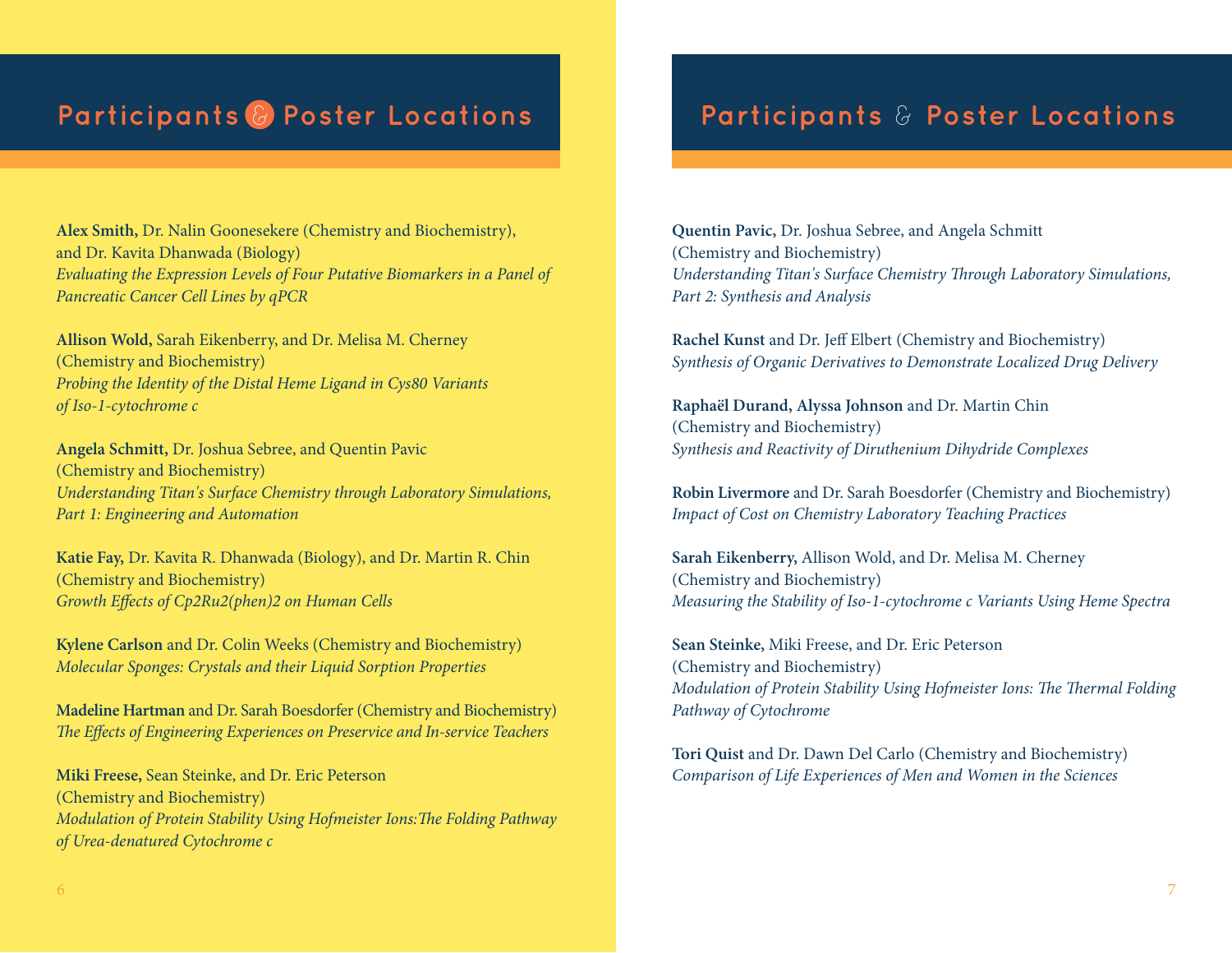# **Participants** & **Poster Locations Participants** & **Poster Locations**

**Ashley Lembke** and Dr. Mohammad Iqbal (Earth Science) *Movement of Agriculturally Derived Nitrate from Its Source to Surface Water: Mitchell and Floyd Counties, Iowa*

**Chad J. Dentlinger** and Dr. Alexa R.C. Sedlacek (Earth Science) *Strontium Isotope Stratigraphy of the Permian-Triassic Boundary of Taskent, Turkey: Stage One- Determining Preservation of Seawater Trends*

Benjamin Castle and Dr. Adrienne Stanley (Mathematics) *Meta-Lindelöf Scattered Spaces and D-spaces*

**Jacqueline Rowland** and Dr. Suzanne Riehl and Dr. Olof B.Steinthorsdottir (Mathematics) *Routes to Proportional Reasoning: Exploring Student Strategies*

**Mark Ronnenberg** and Dr. Bill Wood (Mathematics) *Constructions and Properties of Cube Tilings with Application to Discrete Extremal Length*

**Mojtaba Al Fardan** and Dr. Sarah M. Diesburg (Computer Science) *Analysis of Deletion Habits on Used USB Thumb Drives*

Andrew Folken and Dr. Tim Kidd (Physics) *Synthesis of Carbon Nanotube / Nanocellulose Composites*

**Casie Means-Shively, Chao Ji,** and Dr. Rui He (Physics) *Raman Studies of Vibrational Properties of Doped Topological Insulators*

**Eric Clausen** and Dr. Tim Kidd and Dr. Rui He(Physics) **Funded by the Mel and Rosalie Dostal Undergraduate Research Fund** *Simultaneous Synthesis of Nanoscale Carbon and Molybdenum Disulfide via Ultrasonic Cavitation*

**Gaihua (Sebastian) Ye** and Dr. Andrew Stollenwerk (Physics) *Exploring the Complex Mechanics of Six Legged Movement*

**Jessica Thatcher** and Dr. Andrew Stollenwerk (Physics) *Robotic Prosthetics: Interfacing Electronics with Biology*

**John Danker,** Dr. Tim Kidd and Dr. Paul Shand (Physics) Dr. Laura Strauss (Chemistry and Biochemistry) *Superspin Glass Behavior of Nanostructured Mn-Intercalated TaS2*

**Matthew Cook** and Dr. Andrew Stollenwerk (Physics) **Funded by the Intermann Undergraduate Research Fellowship in Physics** *Electron Injection into Finite Layer Materials*

**Zhipeng Ye,** Dr. Tim Kidd, and Dr. Rui He (Physics) **Funded by the Mark and Sharon Butterworth Undergraduate Research Fellowship in Physics** *Studies of Monolayer MoS2/WSe2 Heterostructures*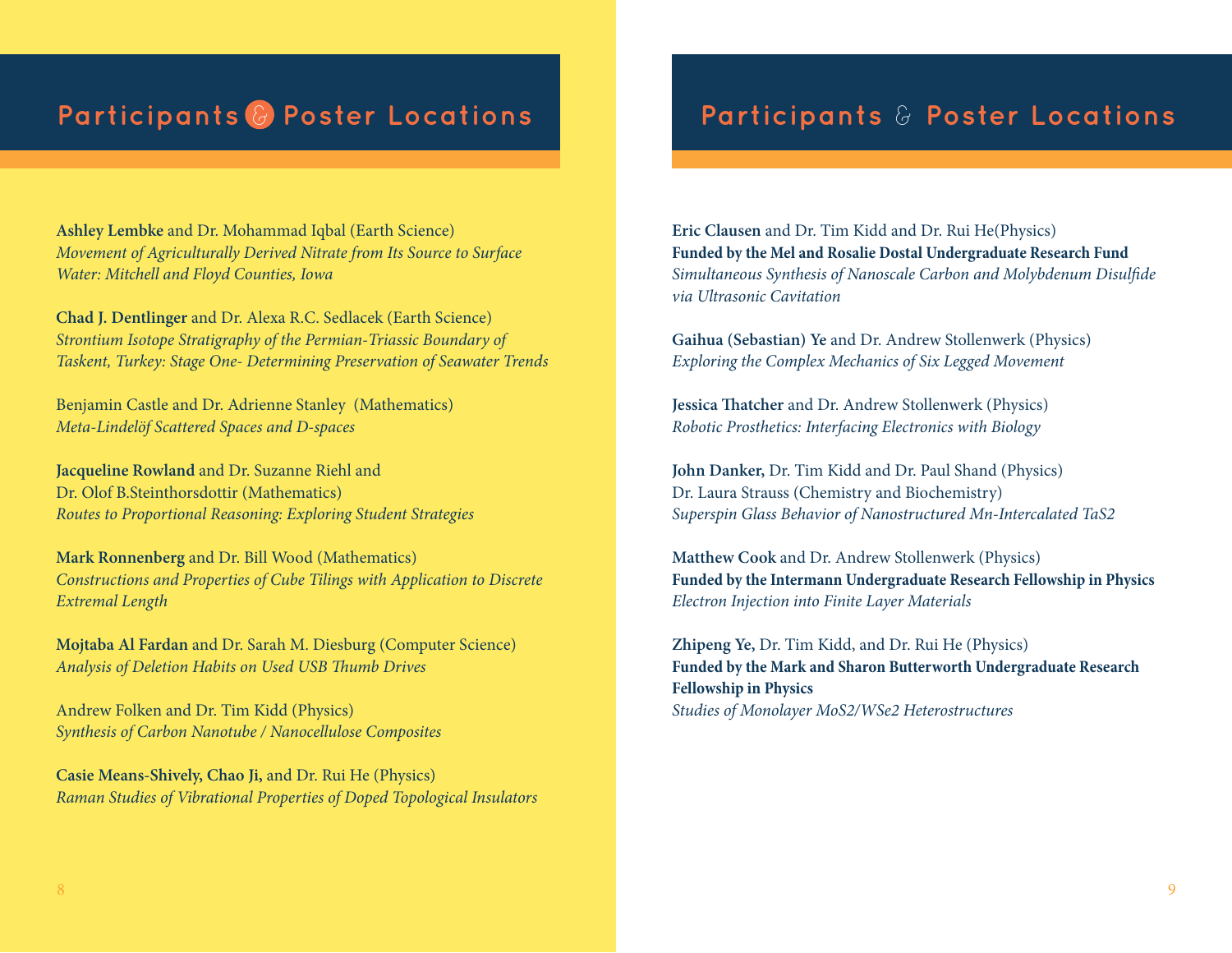# FUNDING SOURCES

**Special thanks to these individuals who support undergraduate research with gifts of \$1,000 or more.**

Melvin Dostal Clark and Helga Fensterman Dr. Gerald and Christine Intemann Dr. Guang Jin and Dr. Frank Ju Dr. Alan and Karen Orr Dr. Brian Raue Frances Jourdan and Richard Jourdan/Begeman Fund for Excellence Ed and Ann Strickland Gayl and Kathy Hopkins Mark and Sharon Butterworth Drs. David and Cathy Swanson Dr. Virginia Weimar-Mutters Dr. Steve and Merry Heilmann Dr. Becky and Danny Rose David and Lois Kail

**Special thanks to these groups who support undergraduate research with gifts of \$1,000 or more.**

Dean's Fund, College of Humanities, Arts & Sciences McNair Scholars Program Physics Department Undergraduate Research Fund Physics Department International Student Fund Alumend/Avera Research Institute American Chemical Society Petroleum Research Fund Dr. Gary and Myrna Floyd Dr. Robert and Brenda Good Undergraduate Research Fellowship in Biology Iowa Department of Natural Resources Aquatic Invasive Species Program Iowa Nutrient Research Center National Science Foundation (DMR 1206530) National Science Foundation (DMR 1337207) National Science Foundation (DMR 1410496) National Science Foundation (EPSC-1101284) UNI 2013-14 Capacity Building Grant UNI-President Incentive Fund UNI Summer Undergraduate Research Program UNI Pre-Tenure Summer Fellowship Award-Office of the Executive Vice-

President and Provost